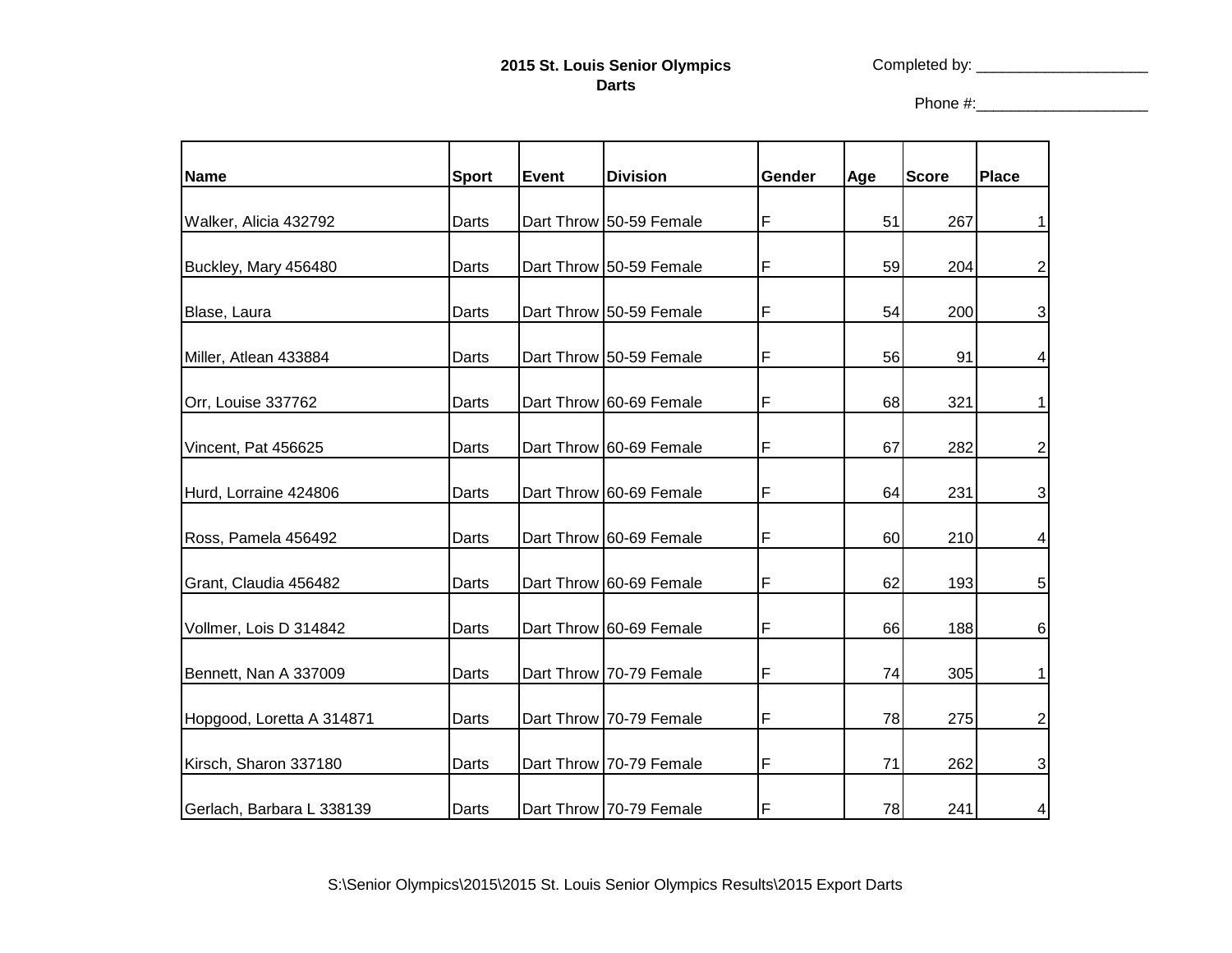## **2015 St. Louis Senior Olympics Darts**

Completed by: \_\_\_\_\_\_\_\_\_\_\_\_\_\_\_\_\_\_\_\_

Phone #:\_\_\_\_\_\_\_\_\_\_\_\_\_\_\_\_\_\_\_\_

| Balven, Jan R 336953            | Darts | Dart Throw 70-79 Female      | F  | 73 | 218 | 5 <sub>5</sub>   |
|---------------------------------|-------|------------------------------|----|----|-----|------------------|
| Anderson, Ernestine 337709      | Darts | Dart Throw 70-79 Female      | F  | 72 | 192 | $6 \overline{6}$ |
| Carter, Mary J 337216           | Darts | Dart Throw 80 & Above Female | F  | 87 | 186 | 1                |
| Wiese, Sally L 337176           | Darts | Dart Throw 80 & Above Female | F  | 80 | 174 | $\mathbf{2}$     |
| Lewis, Larrie L 337747          | Darts | Dart Throw 80 & Above Female | F  | 80 | 162 | $\mathbf{3}$     |
| Oligschlaeger, Patrick J 456429 | Darts | Dart Throw 50-59 Male        | M  | 50 | 314 | 1                |
| Hill, Jeffrey R 456476          | Darts | Dart Throw 50-59 Male        | M  | 52 | 302 | $\mathbf{2}$     |
| Blase, John C 456604            | Darts | Dart Throw 50-59 Male        | M  | 50 | 297 | $\mathbf{3}$     |
| Schwartz, Scott 434319          | Darts | Dart Throw 50-59 Male        | M  | 59 | 245 | $\vert 4 \vert$  |
| Jelinek, John 456071            | Darts | Dart Throw 50-59 Male        | M  | 55 | 195 | 5 <sup>1</sup>   |
| Keane, James A 338099           | Darts | Dart Throw 50-59 Male        | M  | 59 | 188 | 6                |
| Ross, Jimmie 456620             | Darts | Dart Throw 60-69 Male        | M  | 68 | 316 |                  |
| Price, Michael B 456619         | Darts | Dart Throw 60-69 Male        | M  | 60 | 260 | $\mathbf{2}$     |
| Harter, Charles A 308160        | Darts | Dart Throw 60-69 Male        | M  | 63 | 244 | $\mathbf{3}$     |
| Squires, Dennis C 309300        | Darts | Dart Throw 70-79 Male        | IМ | 72 | 407 | 1                |